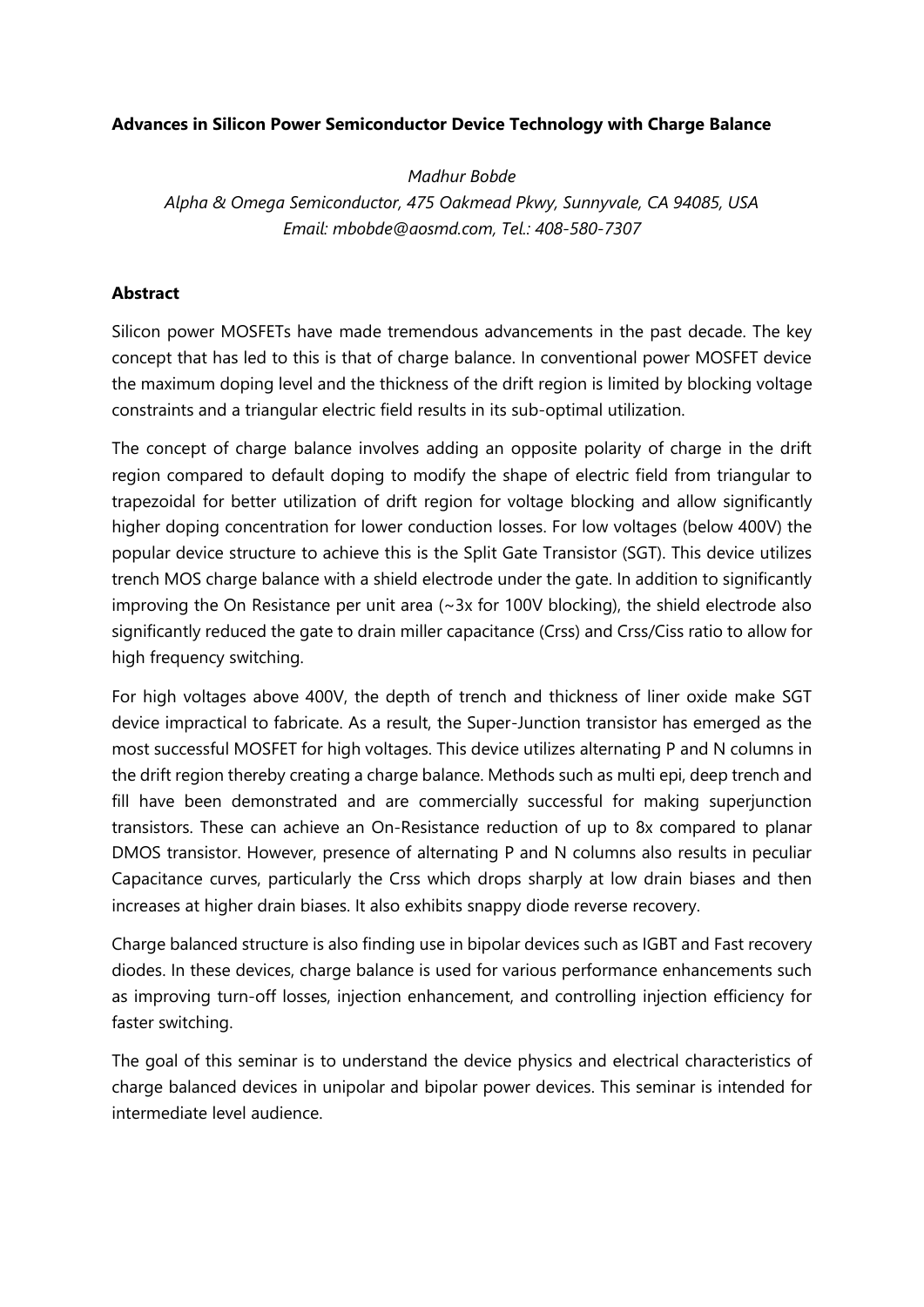## **Biography**

Dr. Madhur Bobde received his Bachelors and Masters degree (Integrated) from the Indian Institute of Technology, Bombay, India in 1997 and his PhD. from North Carolina State University in 2000. His PhD. Field of study was Accumulation channel devices (ACCUFETs and ACBTs).

He is currently employed with Alpha & Omega Semiconductor as Vice President of Device Technology. His research areas include high Voltage IGBTs and Fast Recover Diodes; Charge balanced HV MOSFETs & Split Gate transistor for Low Voltage & Fast switching applications and Transient Voltage Suppressors. Prior to that, Madhur was employed with Intel Corporation, where he was involved with the development of design methodology of Static RAM and Content Addressable Memory Cells for 3 generations of Pentium Microprocessors.

He holds more than 100 US granted patents with several pending in this field, and has many publications in premier power conferences such as ISPSD (International Symposium on Power Semiconductor Devices) and APEC (Applied Power Electronics Conference). He is also a Technical Committee member of ISPSD.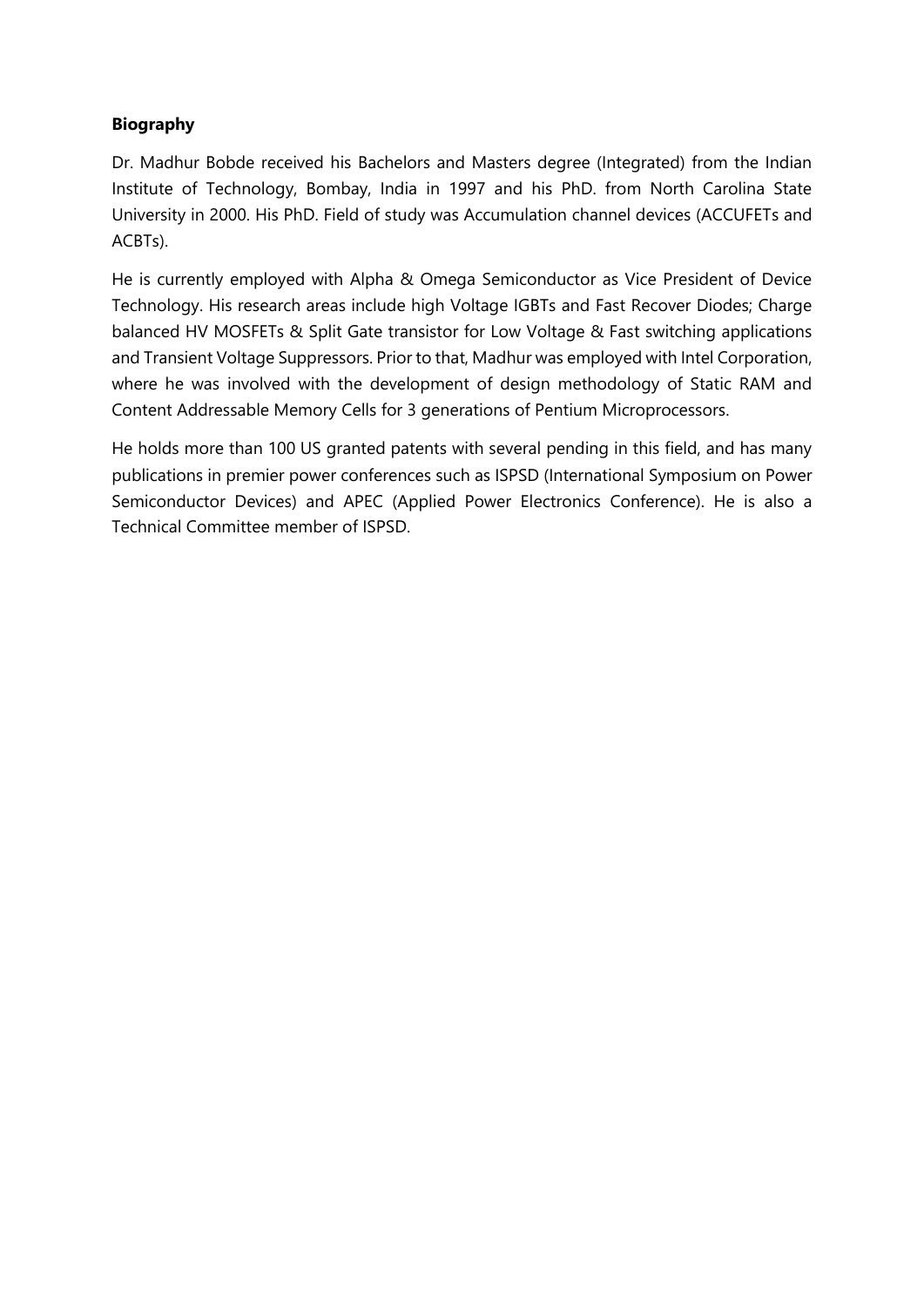## **Topic Outline**

1. Introduction to Power Semiconductor Devices

- a. Device Structure of Planar & Trench MOSFETs
- b. Components of On Resistance
- c. Drift region design trade-offs and Optimization
- d. Capacitances and switching performance
- e. UIS and Diode Reverse Recovery Robustness
- 2. Concept of Charge Balance
	- a. Trench MOS
		- i. Device Structure
		- ii. Impact on the shape of electric field & blocking capability
		- iii. Optimum doping profile
		- iv. Requirements on Trench depth and oxide thickness
	- b. Superjunction
		- i. Device Structure
		- ii. Impact on the shape of electric field & blocking capability
		- iii. Optimum doping profile & upper limit
		- iv. Impact of Charge imbalance on electrical characteristics
- 3. Split Gate Transistors
	- a. Device Structure(s) & Operation
		- i. Forward blocking
			- ii. Conduction
			- iii. Switching
			- iv. Diode Reverse Recovery
			- v. Hot carrier Injection & Avalanche Robustness
	- b. Device fabrication and scaling trends
	- c. SGT typical applications
		- i. High frequency DC-DC converter Applications
		- ii. Secondary Synchronous Rectification
- 4. Super Junction Transistors
	- a. Device Structure(s) & Operation
		- i. Forward blocking
		- ii. Conduction
		- iii. Capacitance curves characteristics
		- iv. Switching
		- v. Diode Reverse Recovery
		- vi. Avalanche Robustness
	- b. Device fabrication and scaling trends
	- c. Superjunction typical applications